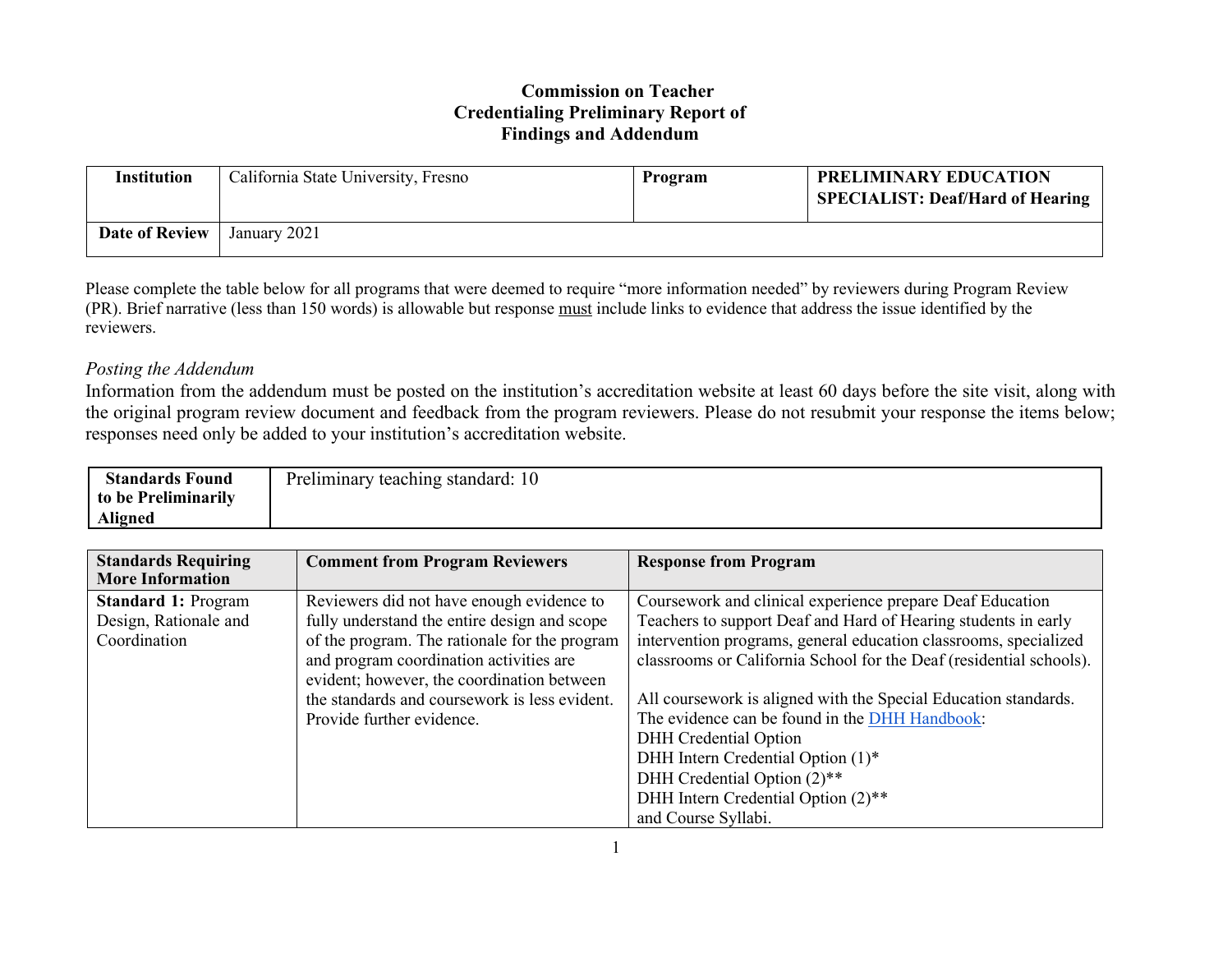| <b>Standards Requiring</b><br><b>More Information</b> | <b>Comment from Program Reviewers</b>                                                                                                                                                                                                                                                                                                | <b>Response from Program</b>                                                                                                                                                                                                                                                                                                                                                   |
|-------------------------------------------------------|--------------------------------------------------------------------------------------------------------------------------------------------------------------------------------------------------------------------------------------------------------------------------------------------------------------------------------------|--------------------------------------------------------------------------------------------------------------------------------------------------------------------------------------------------------------------------------------------------------------------------------------------------------------------------------------------------------------------------------|
| Standard 2: Professional,<br>Legal and Ethical        | There is evidence that assessment<br>is introduced at the school-age                                                                                                                                                                                                                                                                 | General Candidate Competencies and Course Matrix for newly<br>approved Deaf Education graduate courses, effective Fall 2020 -<br>current.<br>The evidence of assessment is introduced at the school-age level<br>in:                                                                                                                                                           |
| Practices                                             | level but Provide evidence.<br>There is no evidence of the IFSP process,<br>legal and ethical practices, or any<br>component of IEP development. Provide<br>evidence.<br>There is no evidence of the demonstration<br>3.<br>of the implementation of evidence-based<br>practices in discussions or assignments.<br>Provide evidence. | <b>CSDS 201</b><br>D. Analysis of Case Study and Support Plan Proposal (500<br>points total)<br>The evidence of the IFSP process, legal and ethical practices, or<br>2.<br>any component of IEP development is introduced in:<br><b>CSDS 255</b><br>Module 2: Special ED Laws, Types of Special ED Plans,<br>and Teams<br>Module 3: Working with Families of DHH learners      |
|                                                       |                                                                                                                                                                                                                                                                                                                                      | The demonstration of the implementation of evidence-based<br>3.<br>practices can be found in discussions and research about<br>professional, legal and ethical practices in:<br><b>CSDS 203</b><br>Section II - Unit 8: A Hierarchy of Evidence<br><b>CSDS 271</b><br>A. Reflection/Application/Discussion (RAD) Posts (100<br>points)<br>C. Review of literature (100 points) |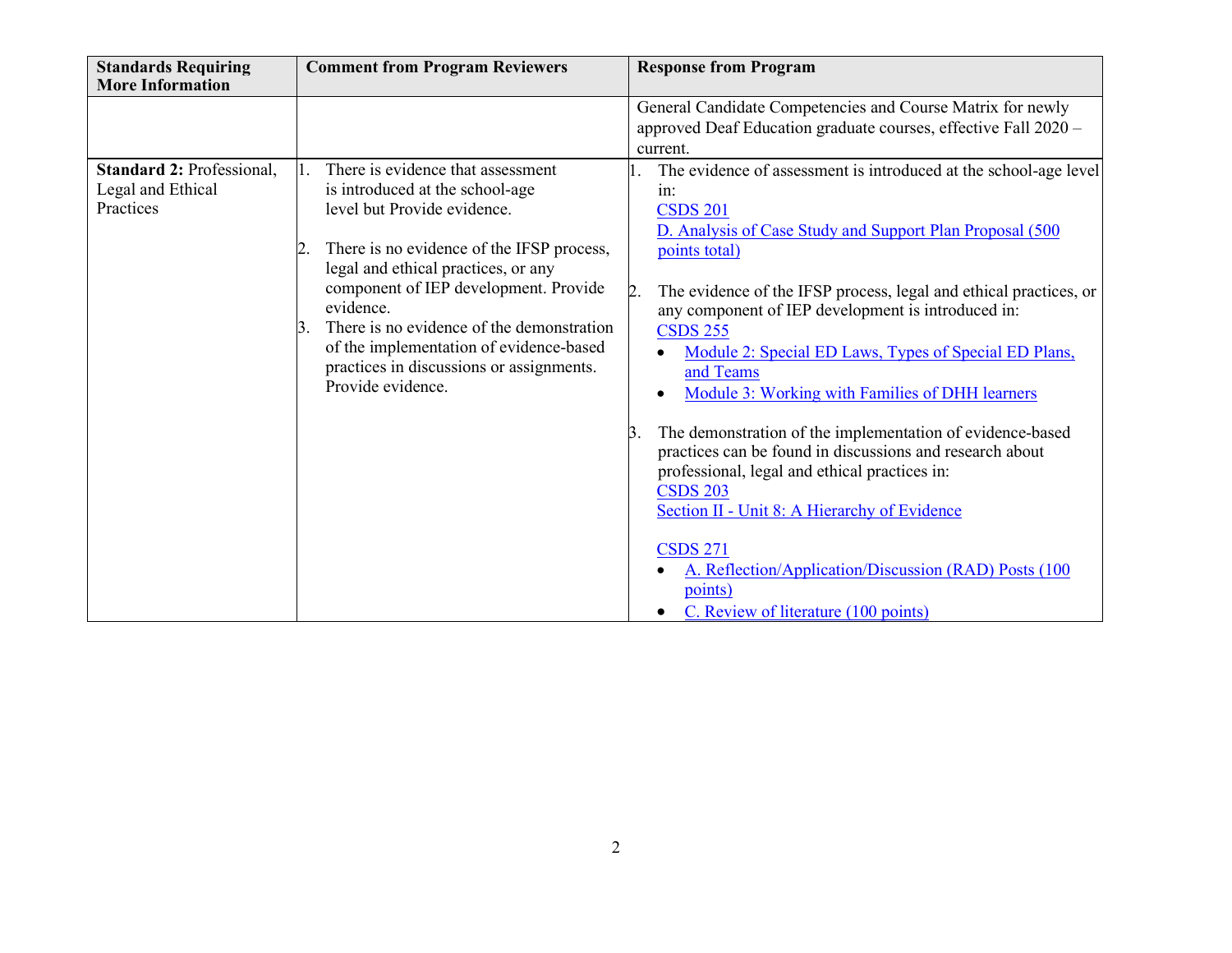| <b>Standard 3: Educating</b> |                  | There is no indication if and how          |    | CSDS 262 Week 3 Seven principles of success                     |
|------------------------------|------------------|--------------------------------------------|----|-----------------------------------------------------------------|
| Diverse Learners             |                  | specifically how diversity is addressed.   |    | principles/techniques, & Conversations discuss the diversity of |
|                              |                  | Provide clarification/evidence.            |    | language learning skills of DHH students. In CSDS 272, Module   |
|                              | 2.               | There is no evidence of research regarding |    | 2: Diversity and Social Justice in Deaf Education addresses     |
|                              |                  | literacy or ways in which students would   |    | cultural assets and empowerment.                                |
|                              |                  | address teaching literacy to students who  |    |                                                                 |
|                              |                  | are DHH. Provide evidence.                 | 2. | <b>CSDS 273</b>                                                 |
|                              |                  | There is no evidence of ways in which      |    | Module 1: Emergent Literacy, Balanced Literacy, and Literacy    |
|                              |                  | multi-faceted methodologies and            |    | Case Study addresses reading development and strategies for     |
|                              |                  | strategies are to be used. Provide         |    | teaching literacy skills to DHH students.                       |
|                              |                  | evidence.                                  |    | In the week #8, Module 4: Reading Framework/English             |
|                              |                  |                                            |    | Language Arts Content Standards, Literacy Across the            |
|                              |                  |                                            |    | Curriculum, Content Area Reading, Instructional Strategies,     |
|                              |                  |                                            |    | Diversity/EL, and Standard English Learners are presented and   |
|                              |                  |                                            |    | discussed.                                                      |
|                              |                  |                                            |    |                                                                 |
|                              |                  |                                            | 3. | Multi-faceted methodologies and strategies are                  |
|                              |                  |                                            |    | implemented in CSDS 273: C. Final Project - Thematic            |
|                              |                  |                                            |    | Unit (400 points total). Teacher candidates have additional     |
|                              |                  |                                            |    | practices in CSDS 260 [Clinical Practicum], CSDS 258            |
|                              |                  |                                            |    | [Student Teaching], and CSDS 268 [Externship].                  |
|                              |                  |                                            |    | 260 Mid Eval - Student Clinician                                |
|                              |                  |                                            |    | 260 Mid Eval - Master Teacher                                   |
|                              |                  |                                            |    | 260 Mid Eval – Univ Supervisor                                  |
|                              |                  |                                            |    | 260 Final - Student Clinician                                   |
|                              |                  |                                            |    | 260 Final - Master Teacher                                      |
|                              |                  |                                            |    | 260 Final – Univ Supervisor                                     |
|                              |                  |                                            |    |                                                                 |
| <b>Standard 4: Effective</b> |                  | Evidence of communication and              | 1. | Communication and collaboration with stakeholders is            |
| Communication and            |                  | collaboration with stakeholders is         |    | addressed in both CSDS 201 and CSDS 206:                        |
| Collaborative Partnerships   |                  | not evident. Please provide.               |    | <b>CSDS 201:</b>                                                |
|                              | $\overline{2}$ . | There is no evidence of multi-             |    | Module 1: Educational Service Delivery Models &                 |
|                              |                  | tiered strategies, and no evidence         |    | Multidisciplinary teams: Communication and collaboration        |
|                              |                  | of practice or assessment of 504,          |    | with stakeholders                                               |
|                              |                  | IFSPs or IEPs. Provide evidence.           |    |                                                                 |
|                              |                  |                                            |    | <b>CSDS 206:</b>                                                |
|                              |                  |                                            |    | Module 5: An Educational Team Approach:                         |
|                              |                  |                                            |    | Communication and collaboration with stakeholders               |
|                              |                  |                                            |    |                                                                 |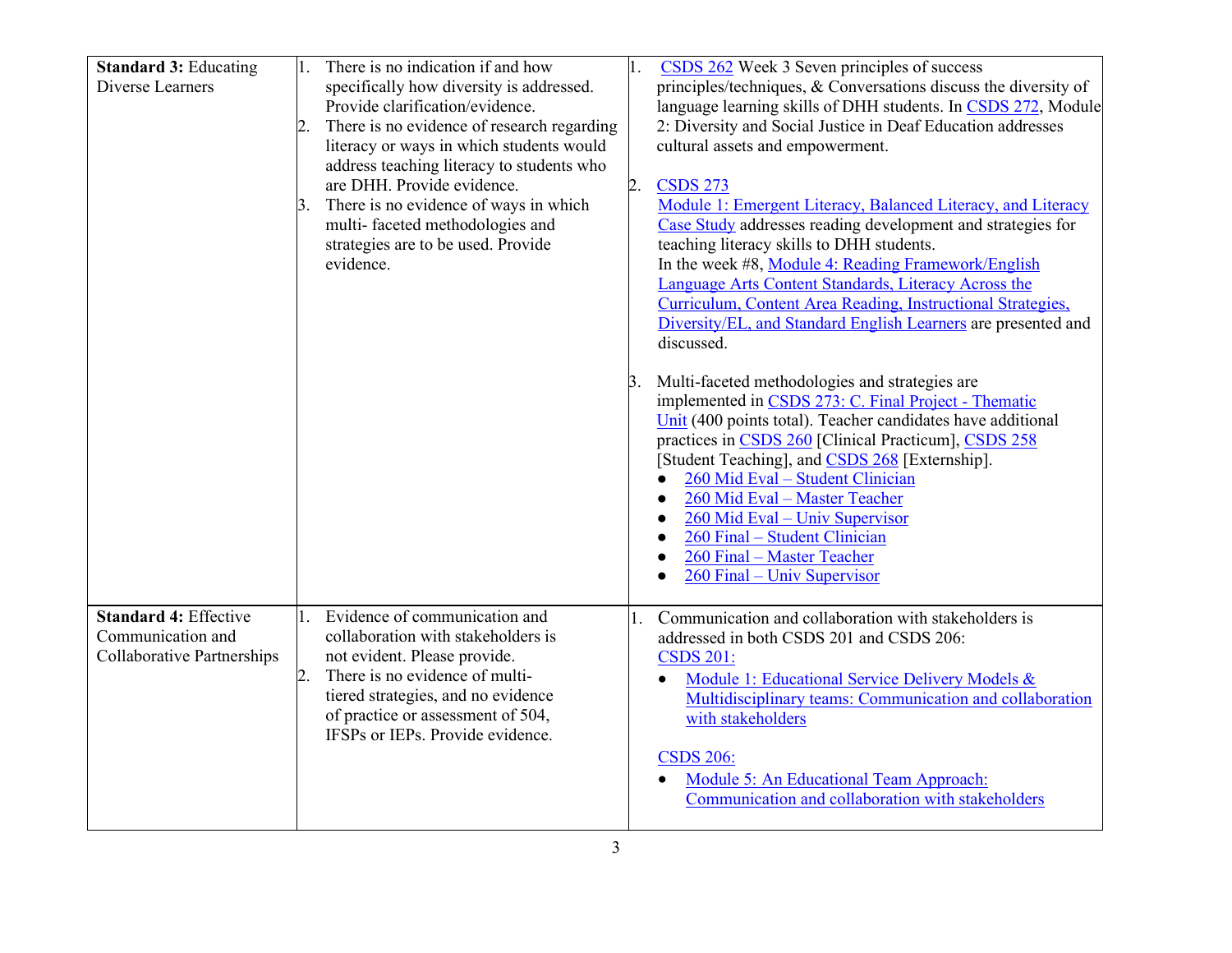|                                                     |                                                                                                                                                                                       | CSDS 271 and CSDS 272 address multi-tiered strategies,<br>504s, IFSPs, IEPs, and ITP and provide opportunities for<br>candidates to apply their learning and be assessed on their<br>efforts.<br>CSDS 271 (IFSP, IEP, ITP, and 504)<br><b>Special ED Laws</b><br>$\bullet$<br>CSDS 272 (Multi-tiered strategies):<br>Module 3: Special ED Laws/Deaf Children Development<br>Milestones/Placement & Services                                                                                                                                                                                                                                                                                                                                                                                                                                                                                                                                                                          |
|-----------------------------------------------------|---------------------------------------------------------------------------------------------------------------------------------------------------------------------------------------|--------------------------------------------------------------------------------------------------------------------------------------------------------------------------------------------------------------------------------------------------------------------------------------------------------------------------------------------------------------------------------------------------------------------------------------------------------------------------------------------------------------------------------------------------------------------------------------------------------------------------------------------------------------------------------------------------------------------------------------------------------------------------------------------------------------------------------------------------------------------------------------------------------------------------------------------------------------------------------------|
| <b>Standard 5: Assessment of</b><br><b>Students</b> | Evidence of assessment information is<br>introduced but not practiced or assessed.<br>Provide evidence. Assessing students<br>with diverse needs is not evident.<br>Provide evidence. | Assessment of all students, including those with diverse needs, is<br>practiced and assessed through assignments in CSDS 255 and<br><b>CSDS 272:</b><br><b>CSDS 255</b><br>Module 2: Special ED Laws, Types of Special ED<br>$\bullet$<br>Plans, and Teams and<br>Module 3: Methods of Academic Assessment and Testing<br>$\bullet$<br>Considerations<br>Assignments:<br>C. Review of Literature Paper (100 points) (SLOs $1 - 2$ , 9) (TPE<br>$5.4 - 5.6$<br>D. Observation of assessment and IEP Meeting $&$ summary report<br>$(50$ points)<br><b>CSDS 272</b><br>Module 3: Special ED Laws/Deaf Children Development<br>Milestones/Placement & Services<br>Assignment: C. Unit Plan/Lesson Plan/Assessment: Class<br>Presentation (100 points)<br><b>CSDS 258 &amp; CSDS 268</b><br>CSDS 258 Mid Term Student Evaluation Form<br>CSDS 258 Final Student Teaching Evaluation Form<br>CSDS 268 Mid Term Student Evaluation Form<br>CSDS 268 Final Student Teaching Evaluation Form |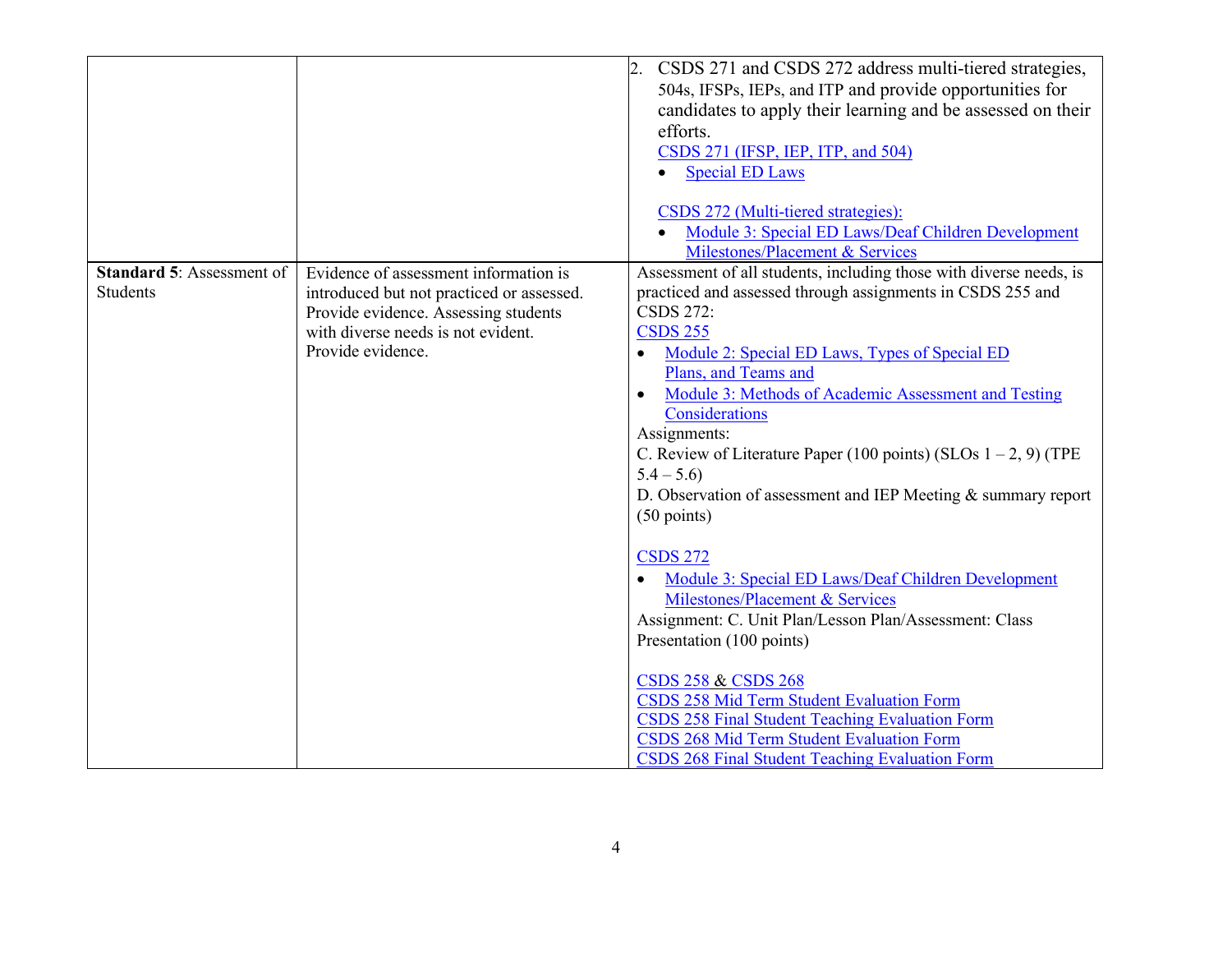| <b>Standard 6: Using</b>          | Reviewers could not find evidence of the    | Candidates demonstrate their understanding of the links between        |
|-----------------------------------|---------------------------------------------|------------------------------------------------------------------------|
| <b>Educational and Assistive</b>  | linkage between technology and the learning | technology and the learning process through two assignments in         |
| Technology                        | process. Please provide.                    | <b>CSDS 264:</b>                                                       |
|                                   |                                             | C. The Philosophy of Digital Pedagogy Essay                            |
|                                   |                                             | D. the Module Creation/Facilitation                                    |
| <b>Standard 7: Transition and</b> | Reviewers could not find evidence of        | CSDS 201 and CSDS 271 provide opportunities for candidates to          |
| <b>Transitional Planning</b>      | transition and transitional planning within | learn about transition and transitional planning. Additionally,        |
|                                   | courses offered. Please provide.            | assignments in both courses also provide opportunities for             |
|                                   |                                             | candidates to practice what they have learned and then be assessed     |
|                                   |                                             | on their learning.                                                     |
|                                   |                                             |                                                                        |
|                                   |                                             | CSDS 201(IFSP to IEP & IEP to ITP)                                     |
|                                   |                                             | Module 3: Working with Families of DHH learners                        |
|                                   |                                             | Assignment:                                                            |
|                                   |                                             | Mini Presentations (4 mini presentations, 25 points each = $100$ total |
|                                   |                                             | points possible)                                                       |
|                                   |                                             |                                                                        |
|                                   |                                             | <b>CSDS 271</b>                                                        |
|                                   |                                             | Module 3: Special ED Laws/Deaf Children Development                    |
|                                   |                                             | Milestones/Placement & Services                                        |
|                                   |                                             | Assignments:                                                           |
|                                   |                                             | A. Reflection/Application/Discussion (RAD) Posts (100 points)          |
|                                   |                                             | C. Review of literature (100 points)                                   |
| <b>Standard 8: Participating</b>  | Evidence was found that IEP attendance is a | CSDS 260: Each candidate observes an IEP meeting.                      |
| in ISFP/IEPs and Post-            | component of the program but planning and   |                                                                        |
| <b>Secondary Transition</b>       | implementation were absent. Provide         | CSDS 258 / CSDS268: Candidates participate in the IEP meeting          |
| Planning                          | evidence.                                   | and explain the student's academic progress during the IEP meeting     |
|                                   |                                             |                                                                        |
|                                   |                                             | <b>CSDS 255:</b>                                                       |
|                                   |                                             | C. Review of Literature Paper (100 points) (SLOs $1 - 2$ , 9) (TPE     |
|                                   |                                             | $5.4 - 5.6$                                                            |
|                                   |                                             | D. Observation of assessment and IEP Meeting & summary                 |
|                                   |                                             | report $(50 \text{ points})$                                           |
|                                   |                                             |                                                                        |
|                                   |                                             | CSDS 271 (IFSP, IEP, ITP, and 504):                                    |
|                                   |                                             | Special ED Laws/                                                       |
|                                   |                                             | Assignment: D. Diversity and Social Justice in Deaf ED: Class          |
|                                   |                                             | Discussion/Presentation (80 points)                                    |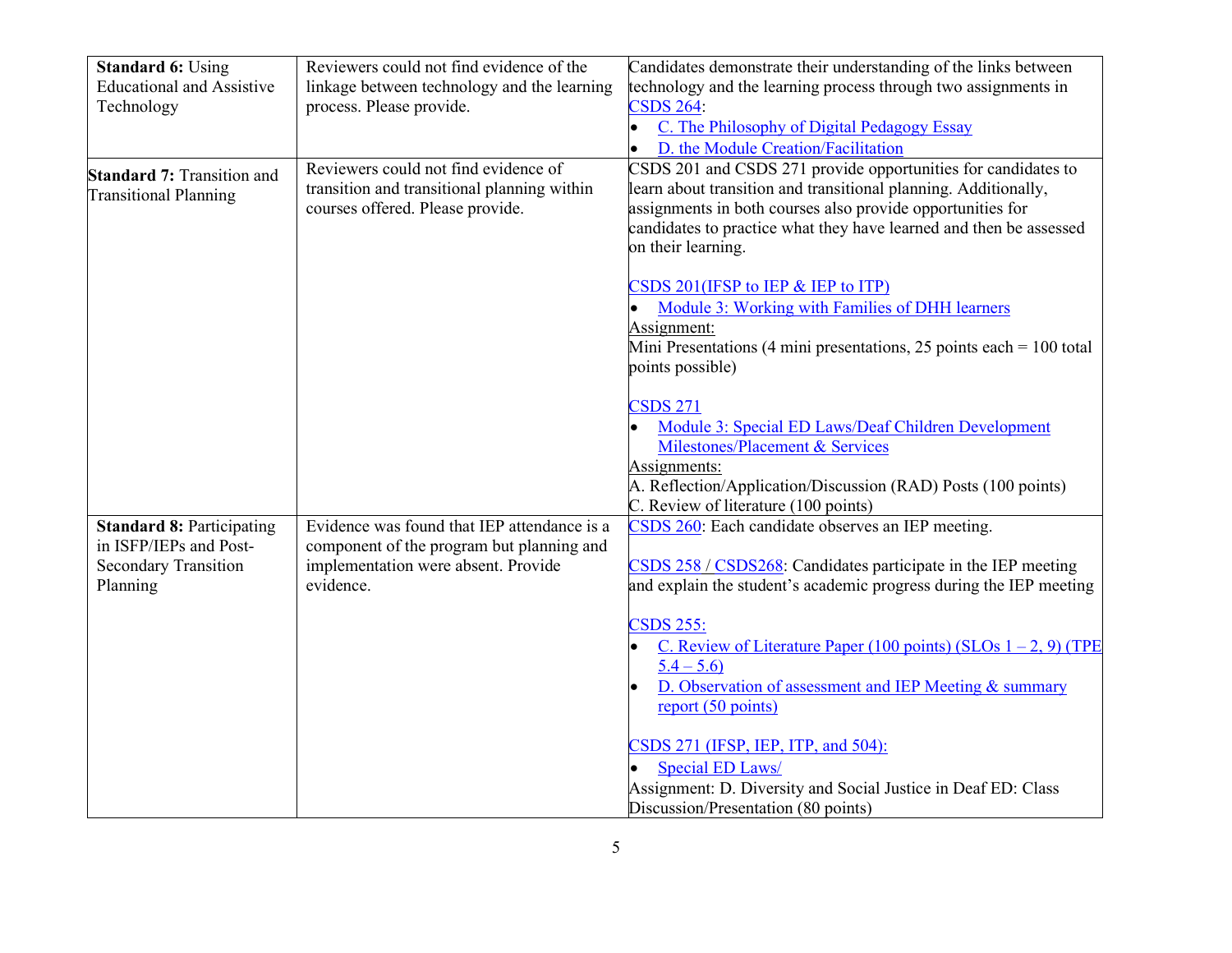| <b>Standard 9: Preparation to</b><br>Teach Reading/Language<br>Arts            | No evidence found of how reading/language<br>arts instruction is linked to state adopted<br>English Language Arts Content Standards<br>and the Reading/Language Arts Framework.<br>Provide evidence. | The evidence of reading/language arts instruction is linked to state<br>adopted English Language Arts Content Standards and the<br>Reading/Language Arts Framework in both courses:<br><b>CSDS 262</b><br>Course goals: and B. Content-Based Lesson Plan (100 points)<br><b>CSDS 273</b>                                                                                                                                          |
|--------------------------------------------------------------------------------|------------------------------------------------------------------------------------------------------------------------------------------------------------------------------------------------------|-----------------------------------------------------------------------------------------------------------------------------------------------------------------------------------------------------------------------------------------------------------------------------------------------------------------------------------------------------------------------------------------------------------------------------------|
|                                                                                |                                                                                                                                                                                                      | Week #8 and #9: Module 4<br>Students prepare a lesson plan that addresses selected Common Core                                                                                                                                                                                                                                                                                                                                    |
| Standard 11: Typical and<br><b>Atypical Development</b>                        | No evidence of content specific to typical and<br>atypical development found. Provide<br>evidence.                                                                                                   | Standards for ELA<br>CSDS 201 provides opportunities for candidates to learn about<br>$\bullet$<br>typical and typical development.<br><b>CSDS 201</b><br>$\bullet$<br>Module 4: Typical/Atypical Development                                                                                                                                                                                                                     |
| Standard 12: Behavioral,<br>Social, and Environmental<br>Supports for Learning | Introductory content found specific to<br>positive behavior support but no evidence<br>found on how this content is practiced and<br>assessed. Provide evidence.                                     | CSDS 201 and CSDS 272 provide opportunities for candidates to<br>learn about positive behavior support. Additionally, assignments in<br>both courses also provide opportunities for candidates to practice<br>what they have learned and then be assessed on their learning.<br><b>CSDS 201:</b><br>D. Analysis of Case Study and Support Plan Proposal (500<br>points total)<br><b>CSDS 272:</b><br>D. Final Project (80 points) |
| Standard 13: Curriculum<br>and Instruction of Students<br>with Disabilities    | Reviewers could not find evidence for<br>strategies for developing general program<br>units, sequencing, and working as<br>collaborative members of teams. Provide<br>evidence.                      | CSDS 273 addresses topics in curriculum and instruction for DHH<br>students. In the Final Project assignment, candidates work<br>collaboratively with colleagues to design integrated instructional<br>units.<br><b>CSDS 273</b><br><b>Final Project: Thematic Unit</b><br>CSDS 206: Course description: Candidates learn to participate as a<br>team member with audiologists and speech pathologists.                           |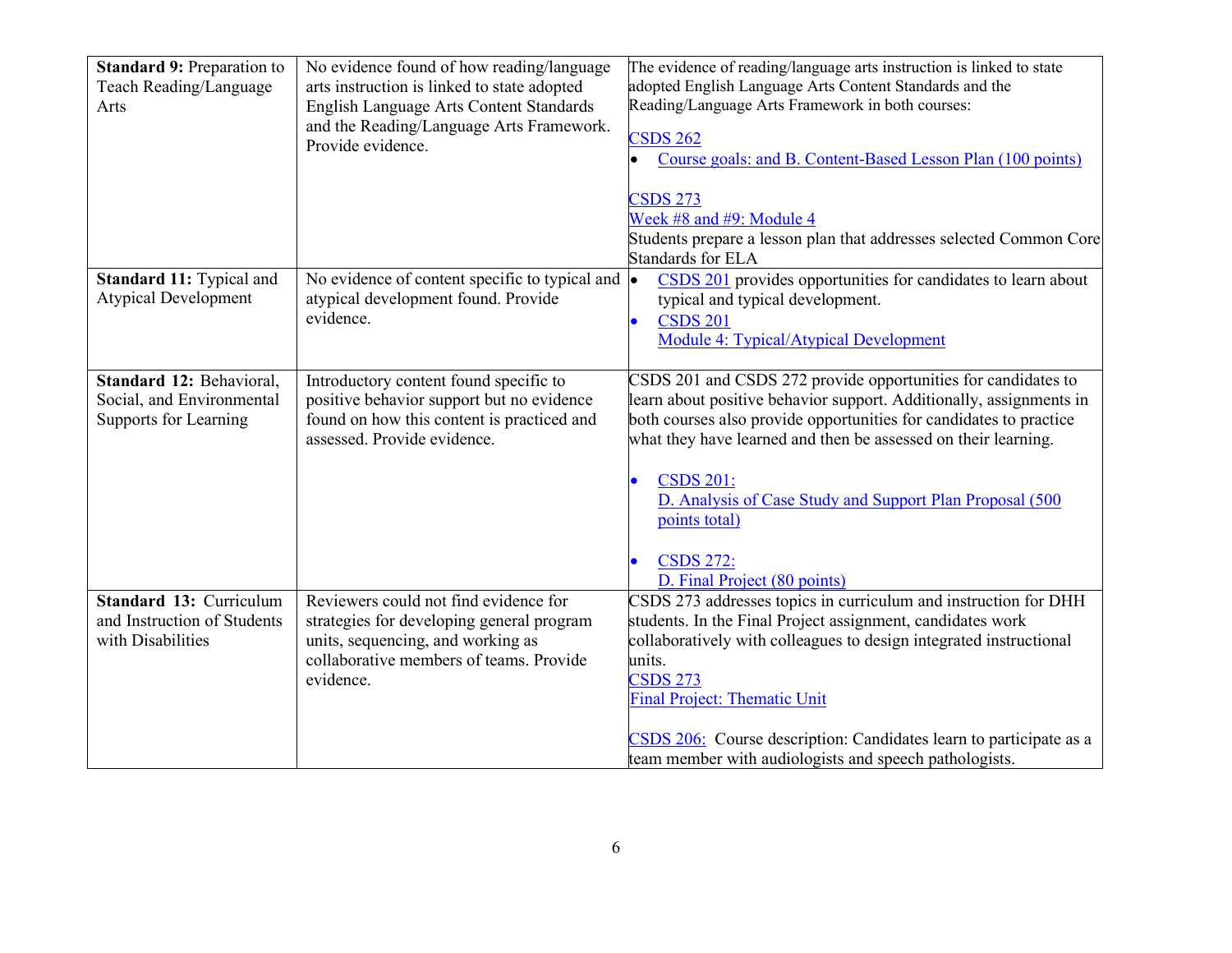| <b>Standard 14: Creating</b><br>Healthy Learning<br>Environments                           | Reviewers could not find evidence that the<br>following areas are addressed: community<br>and environmental factors; student health and<br>safety; and universal precautions. Provide<br>evidence. | CSDS 271 and CSDS 272 provide opportunities for candidates to<br>learn about community and environmental factors; student health<br>and safety; and universal precautions. Additionally, assignments in<br>both courses provide opportunities for candidates to practice what<br>they have learned and then be assessed on their learning.<br><b>CSDS 271:</b><br>F. My Management Plan (100 points)<br><b>CSDS 272</b><br>C. Unit Plan/Lesson Plan/Assessment: Class Presentation (100)<br>points)<br>D. Final Project (80 points)                                                                    |
|--------------------------------------------------------------------------------------------|----------------------------------------------------------------------------------------------------------------------------------------------------------------------------------------------------|--------------------------------------------------------------------------------------------------------------------------------------------------------------------------------------------------------------------------------------------------------------------------------------------------------------------------------------------------------------------------------------------------------------------------------------------------------------------------------------------------------------------------------------------------------------------------------------------------------|
| <b>Standard 15: Field</b><br>Experience in a Broad<br>Range of Service Delivery<br>Options | There is no evidence that a broad range of<br>service delivery options is addressed. Provide<br>evidence.                                                                                          | Efforts are made for candidates to experience a broad range of<br>service delivery options through their practicum, student teaching,<br>and externship experiences. Candidates have opportunities with a<br>local school DHH program placement and a CA State School for the<br>Deaf. Unfortunately, there are a limited number of DHH programs in<br>many areas of the state.<br>Ensuring variety of placements is considered with each clinical<br>experience course.<br><b>CSDS 260</b><br><b>Course Goals</b><br><b>CSDS 258</b><br><b>Course Goals</b><br><b>CSDS 268</b><br><b>Course Goals</b> |
| <b>Program Standard 16:</b><br>Assessment of Candidate<br>Performance                      | An assessment rubric was not provided for<br>practicum and student teaching. Please<br>provide.                                                                                                    | The assessment of candidate performance can be found in the DHH<br>Credential Handbook:<br>Mid-Term and Final Student Teaching Evaluation Forms:<br>CSDS 258 Mid Term Student Evaluation Form<br><b>CSDS 258 Final Student Teaching Evaluation Form</b><br>CSDS 268 Mid Term Student Evaluation Form<br>CSDS 268 Final Student Teaching Evaluation Form                                                                                                                                                                                                                                                |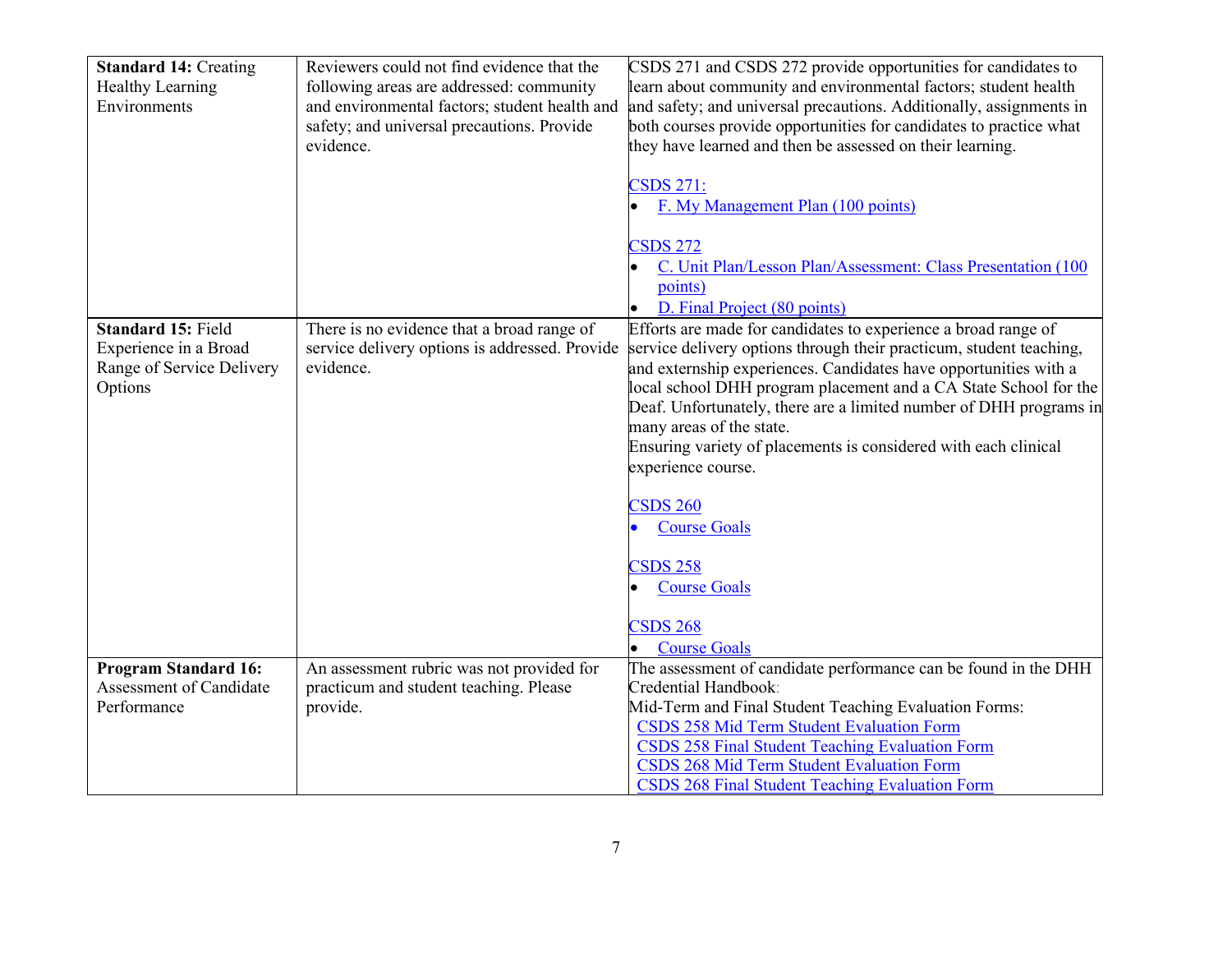| Deaf and Hard of Hearing (DHH)     |                                                  |                                                                                                                              |  |  |
|------------------------------------|--------------------------------------------------|------------------------------------------------------------------------------------------------------------------------------|--|--|
| <b>DHH Standard 1:</b>             | Reviewers were unable to find etiologies and     | The etiologies and characteristics of diverse DHH students that need                                                         |  |  |
| <b>Characteristics of Learners</b> | characteristics of students across the           | access to language is addressed in:                                                                                          |  |  |
|                                    | spectrum of people who are Deaf/hard of          | <b>CSDS 201:</b>                                                                                                             |  |  |
|                                    | hearing, deaf-blind, specifically regarding      | <b>Course Goals</b>                                                                                                          |  |  |
|                                    | how to access language. Please provide.          |                                                                                                                              |  |  |
|                                    |                                                  | <b>CSDS 255:</b>                                                                                                             |  |  |
|                                    |                                                  | D. Project: Observation of assessment and IEP Meeting &                                                                      |  |  |
| <b>DHH Standard 2:</b>             | Reviewers were unable to find historical and     | summary report                                                                                                               |  |  |
| Development of                     | legal foundations for DHH or deaf-blind, no      | The historical and legal foundations for DHH or deaf-blind,<br>demonstrations of sensitivity and respect for varied beliefs, |  |  |
| Professional Perspectives          | evidence of demonstrations of sensitivity and    | languages, etc. are addressed in:                                                                                            |  |  |
|                                    | respect for varied beliefs, languages, etc.      | <b>CSDS 255:</b>                                                                                                             |  |  |
|                                    | Please provide.                                  | Module 1: An Overview of Assessment for DHH Students<br>$\bullet$                                                            |  |  |
|                                    |                                                  | Module 2: Special ED Laws, Types of Special ED Plans, and<br>$\bullet$                                                       |  |  |
|                                    |                                                  | <b>Teams</b>                                                                                                                 |  |  |
|                                    |                                                  | Assignment: Review of Literature                                                                                             |  |  |
|                                    |                                                  |                                                                                                                              |  |  |
|                                    |                                                  | <b>CSDS 271:</b>                                                                                                             |  |  |
|                                    |                                                  | Module 2: Diversity and Social Justice in Deaf Education                                                                     |  |  |
|                                    |                                                  | Module 3: Special ED Laws/Deaf Children Development                                                                          |  |  |
|                                    |                                                  | Milestones/Placement & Services                                                                                              |  |  |
| <b>DHH Standard 3:</b>             | Hearing technology was introduced but            | The Deaf Culture focus of this program highlights the successes of                                                           |  |  |
| <b>Candidate Communication</b>     | reviewers were unable to find components         | Deaf individuals, not the devices. Still, candidates learn about                                                             |  |  |
| <b>Skills</b>                      | regarding the contributions of innovations       | hearing technology in CSDS 206 and Assistive Technology for                                                                  |  |  |
|                                    | that benefit DHH students. Please provide.       | Classroom in CSDS 272.                                                                                                       |  |  |
|                                    |                                                  | $CSDS$ 206                                                                                                                   |  |  |
|                                    |                                                  | <b>Module 2: Foundation of Hearing</b>                                                                                       |  |  |
|                                    |                                                  | <b>Module 3: Considerations of Hearing Loss</b>                                                                              |  |  |
|                                    |                                                  | <b>CSDS 272</b>                                                                                                              |  |  |
| <b>DHH Standard 4:</b>             | No evidence found for demonstrating              | The demonstration of knowledge and ability to develop language                                                               |  |  |
| Language and Cognitive             | knowledge of and ability to develop language     | and cognitive skills of students who are deaf-                                                                               |  |  |
| <b>Development Strategies</b>      | and cognitive skills of students who are deaf-   | blind and/or those with additional disabilities is addressed in:                                                             |  |  |
|                                    | blind and/or those with additional disabilities. | $\bullet$<br><b>CSDS 260:</b>                                                                                                |  |  |
|                                    | Please provide.                                  | <b>Course Goals</b>                                                                                                          |  |  |
|                                    |                                                  |                                                                                                                              |  |  |
|                                    |                                                  |                                                                                                                              |  |  |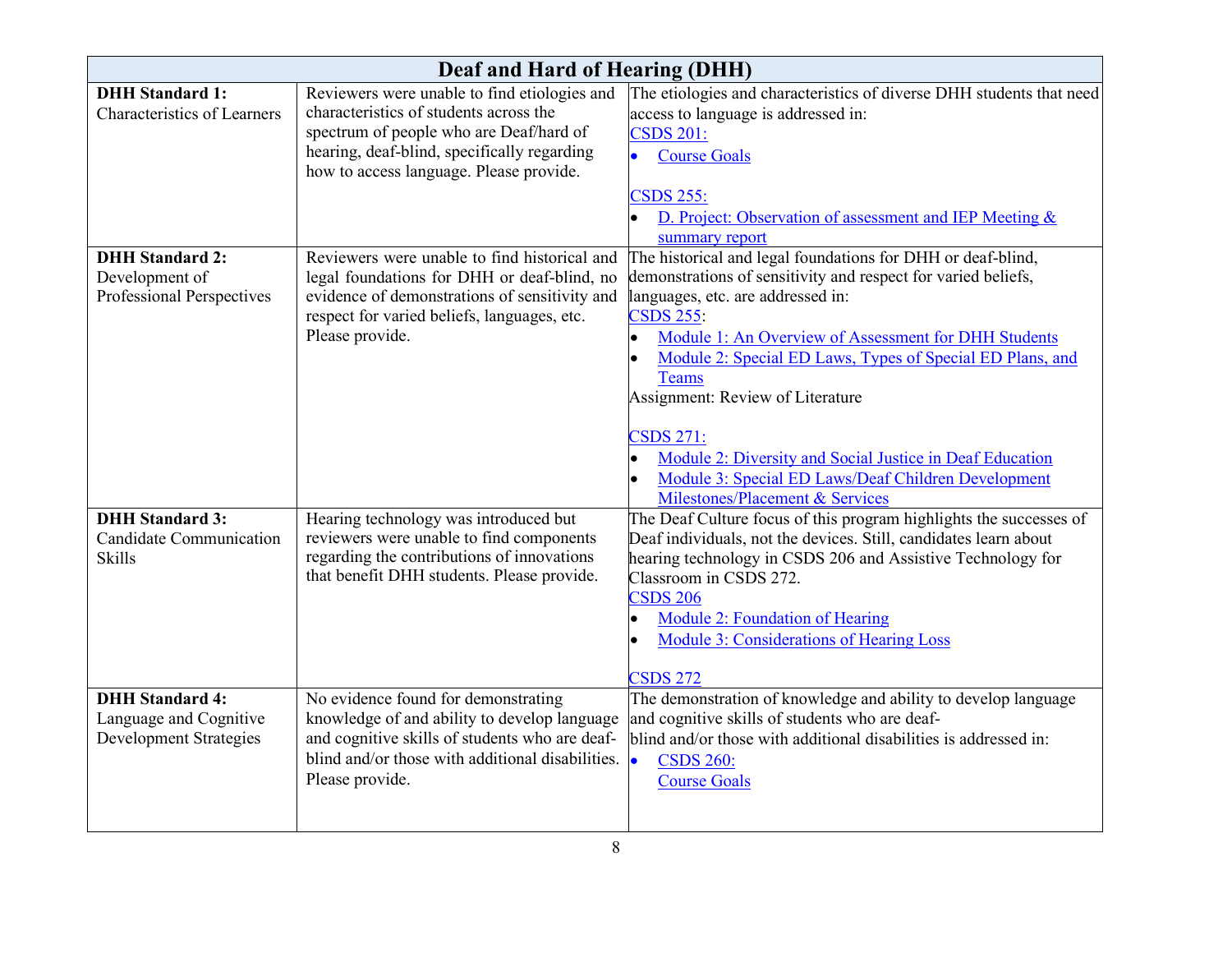|                                 |                                                 | <b>CSDS 273:</b>                                                   |
|---------------------------------|-------------------------------------------------|--------------------------------------------------------------------|
|                                 |                                                 | <b>Course description and Module 4</b>                             |
|                                 |                                                 |                                                                    |
|                                 |                                                 | <b>CSDS 264:</b>                                                   |
|                                 |                                                 | Specific techniques for supporting tactile communication           |
| <b>DHH</b> Standard 5:          | Reviewers found evidence that assessment is     | The content of assessment will be practiced or assessed in the     |
| <b>Specialized Assessment</b>   | introduced in coursework but could not find     | coursework, practicum, student teaching, and externship.           |
|                                 | evidence of how assessment content is           |                                                                    |
|                                 | practiced or assessed in coursework, clinical   | <b>CSDS 255:</b>                                                   |
|                                 | practicum, or student teaching.                 | D. Observation of assessment and IEP Meeting & summary             |
|                                 |                                                 | report (50 points)                                                 |
|                                 |                                                 |                                                                    |
|                                 |                                                 | <b>CSDS 260:</b>                                                   |
|                                 |                                                 | <b>Primary Learning Outcomes (#5)</b>                              |
|                                 |                                                 |                                                                    |
|                                 |                                                 | <b>CSDS 258:</b>                                                   |
|                                 |                                                 | Course Requirements (#3)                                           |
|                                 |                                                 |                                                                    |
|                                 |                                                 | <b>CSDS 268:</b>                                                   |
|                                 |                                                 | Course Requirements (#3)                                           |
| <b>DHH</b> Standard 6:          | Reviewers found evidence that content           | The instructional techniques for DHH students with learning        |
| <b>Instructional Techniques</b> | related to individually-designed instruction is | disability, visual impairment, emotional disturbance, and autism   |
|                                 | introduced for Deaf students but specific       | spectrum disorder are assessed in the following assignments:       |
|                                 | evidence could not be found for how this is     | <b>CSDS 262:</b>                                                   |
|                                 | practiced and assessed, and no evidence of      | <b>B.</b> Content-Based Lesson Plan (100 points)                   |
|                                 | any kind could be found for students who are    |                                                                    |
|                                 | deaf-blind and/or those with additional         | <b>CSDS 263:</b>                                                   |
|                                 | disabilities.                                   | D. Final Project and Presentation (200 points)                     |
| <b>DHH Standard 7: Early</b>    | Early childhood education is introduced, and    | The Early Childhood Intervention and Education will be addressed   |
| Childhood Intervention and      | this content is practiced only as it relates to | in the practicum, student teaching, and externship. Additionally,  |
| Education                       | audiology. Reviewers could find no other        | candidates are required to learn early language acquisition and    |
|                                 | evidence that this content is practiced or      | language development in all courses.                               |
|                                 | assessed for young children, only for the       |                                                                    |
|                                 | school-age population in practicum and          | Early childhood education is specifically addressed in:            |
|                                 | student teaching activities.                    | CSDS 201(Early Intervention)                                       |
|                                 |                                                 | Module 3: Working with Families of DHH learners<br>$\bullet$       |
|                                 |                                                 | Family Dynamics (Multicultural, Linguistically Diverse, SES)<br>a. |
|                                 |                                                 | Cultural Capital<br>$\mathbf b$ .                                  |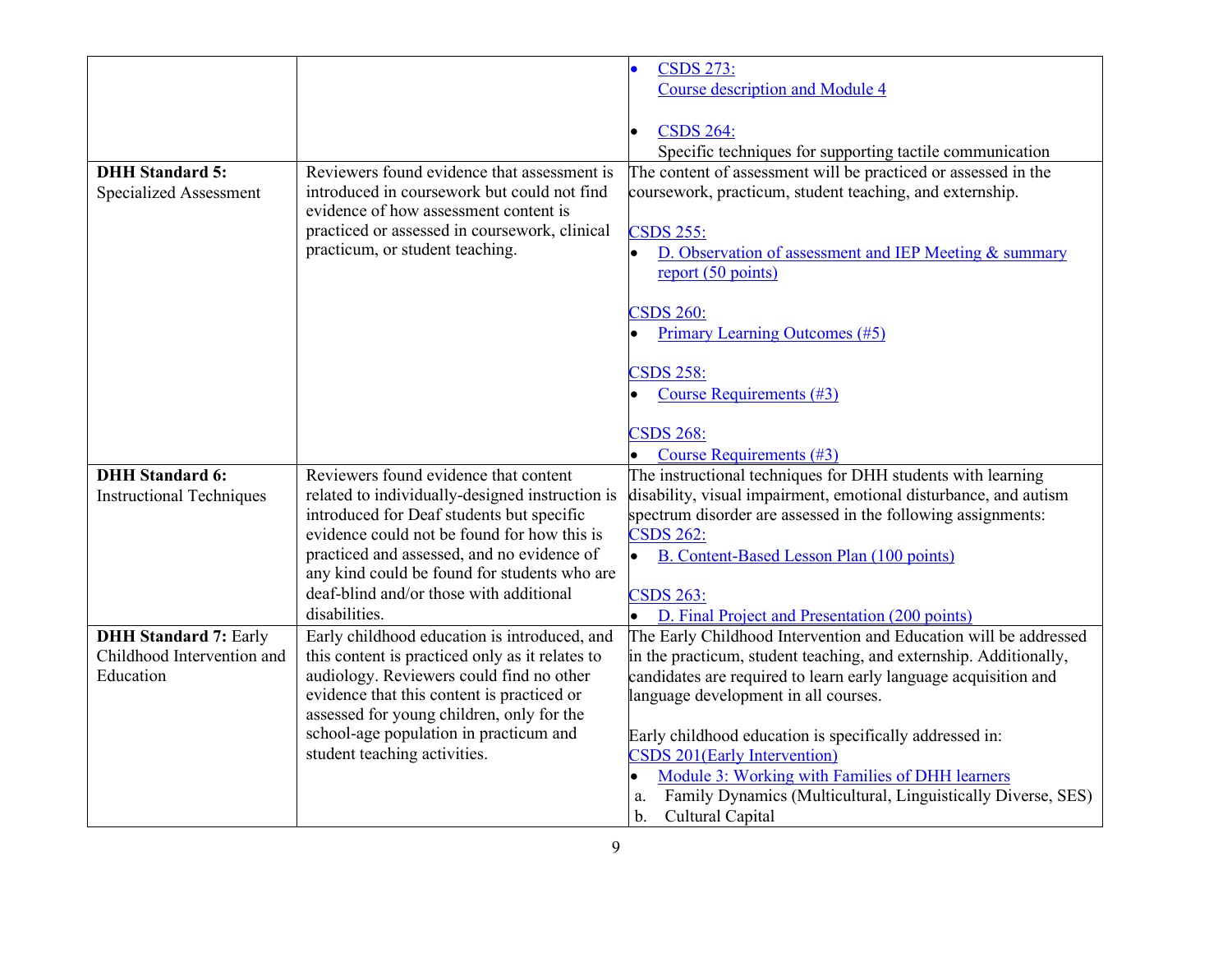|                                |                                              | <b>Stages of Acceptance</b><br>c.                                   |
|--------------------------------|----------------------------------------------|---------------------------------------------------------------------|
|                                |                                              | Students with Specific Learning Needs<br>d.                         |
|                                |                                              | Early Intervention and Support Systems<br>e.                        |
|                                |                                              | IFSP, IEPs and Transition Plans<br>f.                               |
|                                |                                              | <b>Behavior Support Plans</b>                                       |
|                                |                                              | g.                                                                  |
|                                |                                              | Candidates who are itinerant or early interventionist have the      |
|                                |                                              | opportunity to work in early childhood education settings:          |
|                                |                                              | <b>CSDS 260:</b>                                                    |
|                                |                                              |                                                                     |
|                                |                                              | <b>Course Goals</b>                                                 |
|                                |                                              | <b>CSDS 258:</b>                                                    |
|                                |                                              | <b>Course Goals</b>                                                 |
|                                |                                              | <b>CSDS 268:</b>                                                    |
|                                |                                              | <b>Course Goals</b>                                                 |
| <b>DHH Standard 8: Hearing</b> | Reviewers could not find any evidence that   | The topic of hearing loss is addressed in:                          |
| Loss and Additional            | content specific to specific learning        | <b>CSDS 206</b>                                                     |
| <b>Disabilities</b>            | disability, visual impairment, emotional     | Module 2: Foundation of Hearing<br>l.                               |
|                                | disturbance, and autism spectrum disorder is | <b>Module 3: Considerations of Hearing Loss</b><br>l.               |
|                                | included in coursework.                      |                                                                     |
|                                |                                              | The learning disability, visual impairment, emotional disturbance,  |
|                                |                                              | and autism spectrum disorder is addressed in:                       |
|                                |                                              | <b>CSDS 255</b>                                                     |
|                                |                                              | C. Review of Literature Paper (100 points) (SLOs $1 - 2$ , 9) (TPE  |
|                                |                                              | $5.4 - 5.6$                                                         |
|                                |                                              |                                                                     |
|                                |                                              | <b>CSDS 271:</b>                                                    |
|                                |                                              | My Management Plan Project                                          |
| <b>DHH Standard 9:</b>         | Reviewers found evidence of a course that    | The behavior and social skill content are practiced and assessed in |
| Managing Student               | introduces behavior and social skill content | <b>CSDS 255:</b>                                                    |
| <b>Behavior</b> and Social     | but could not find evidence of how this      | Module 3: Methods of Academic Assessment and Testing<br>$\bullet$   |
| <b>Interaction Skills</b>      | content is practiced and assessed. No        | Considerations                                                      |
|                                | evidence was found on how the program        | D. Observation of assessment and IEP Meeting & summary<br>l.        |
|                                | addresses self-advocacy.                     | report $(50 \text{ points})$                                        |
|                                |                                              |                                                                     |
|                                |                                              | CSDS 255 addresses self-advocacy skills among DHH students and      |
|                                |                                              | DHH adult students                                                  |